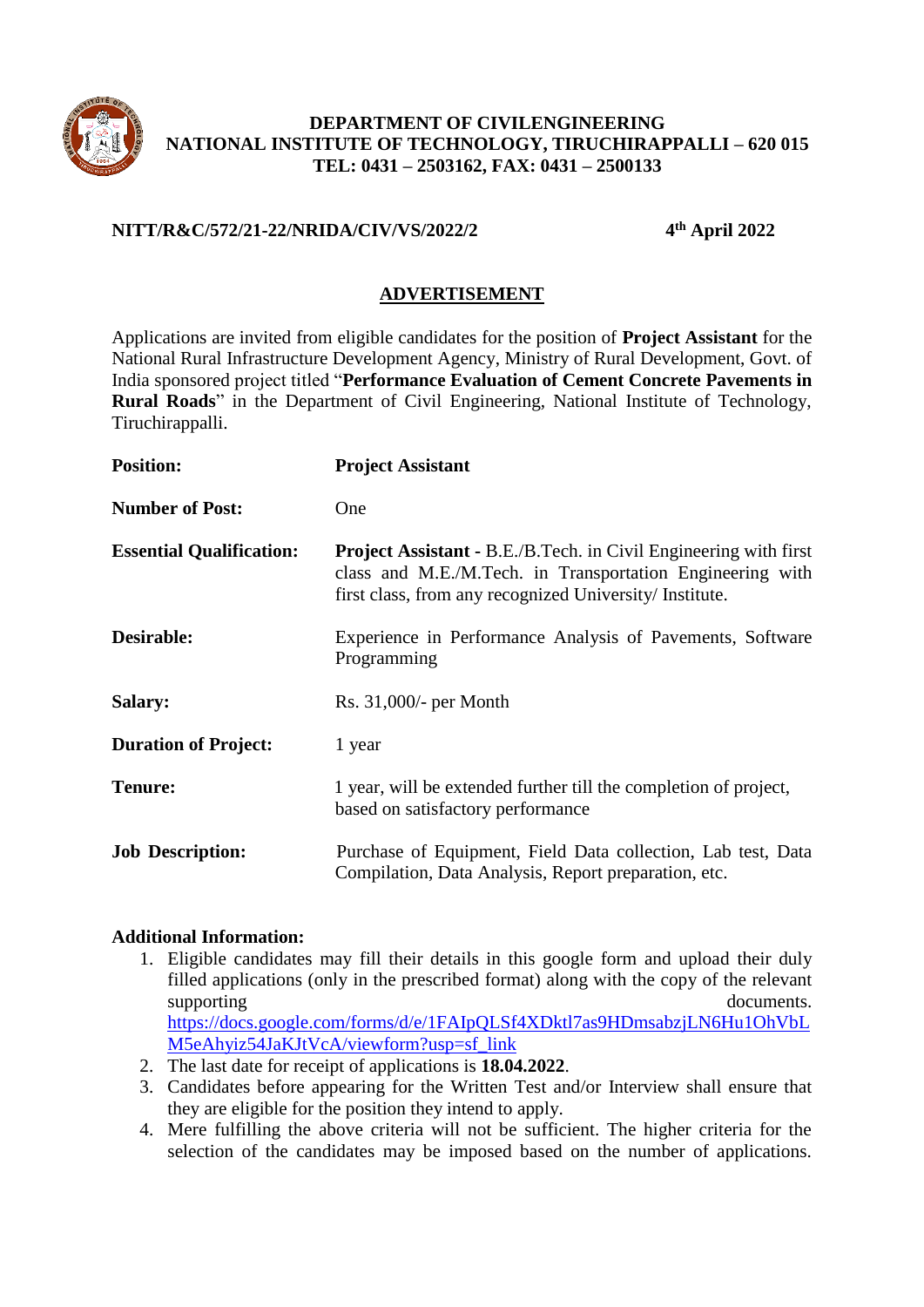Based on the number of applicants, shortlisted candidates may be called for Written Test and/or Interview.

- 5. Preference will be given to the candidate who is having good academic record, research potential, relevant experience and GATE score. However, the selection of the candidate would purely be based on their performance in the Written Test and/or Interview.
- 6. The date of Written Test and/or Interview will be communicated to the shortlisted candidates by **E-mail**.
- 7. Please note that no TA/DA is admissible for attending the Written Test and/or Interview.
- 8. The selection committee decision is final. If any applicant is found to canvass in any manner, the candidate selection shall be summarily rejected.

**Dr. Sunitha V (Principal Investigator)** Assistant Professor Department of Civil Engineering National Institute of Technology Tiruchirappalli – 620015 Ph: 0431-2503165 (O), 09443302930 (M) Email ID: [sunitha@nitt.edu,](mailto:sunitha@nitt.edu) [sunitha.nitt@gmail.com](mailto:sunitha.nitt@gmail.com)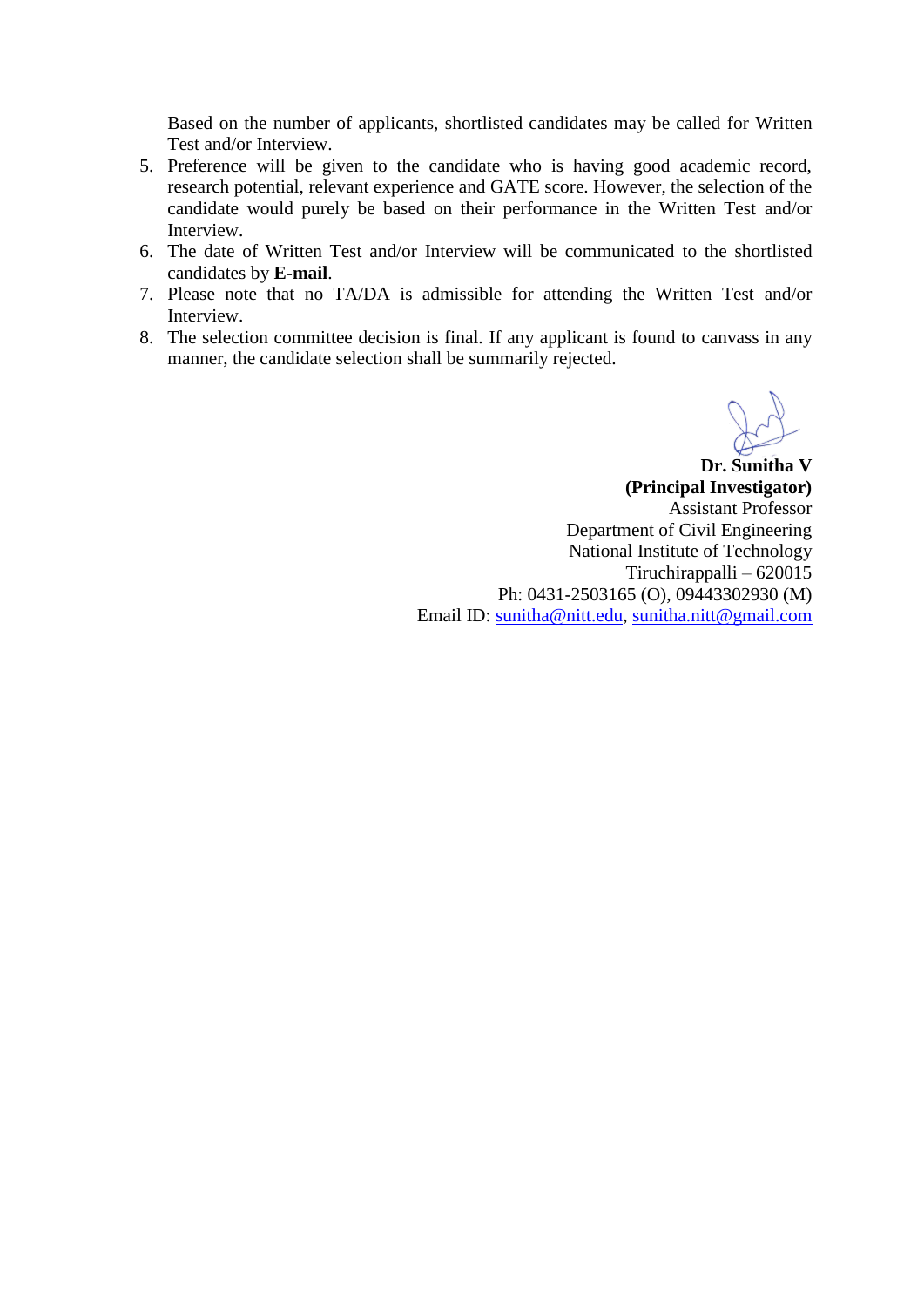#### OFFICE OF THE DEAN (R & C), NIT, TIRUCHIRAPPALLI **RECRUITMENT OF TEMPORARY PROJECT STAFF - APPLICATION FOR THE POST OF PROJECT ASSISTANT**

| For Office Use only                                       | Paste here your                          |
|-----------------------------------------------------------|------------------------------------------|
|                                                           | recent passport size<br>color Photograph |
| Signature of the Application Screening Committee Chairman |                                          |

## **APPLICATION FOR THE POST OF PROJECT ASSISTANT**

| 1. Name of the Candidate in full                                                      |            |            |                  |         |                  |  |
|---------------------------------------------------------------------------------------|------------|------------|------------------|---------|------------------|--|
| 2. Nationality                                                                        |            |            |                  |         |                  |  |
| 3. Mother Tongue                                                                      |            |            |                  |         |                  |  |
| 4. Date of Birth                                                                      |            |            | Date             | Month   | Year             |  |
| 5. Sex                                                                                |            |            | Male / Female    |         |                  |  |
| 6. Marital Status                                                                     |            |            | Married / Single |         |                  |  |
| 7. Category SC / ST / OBC / General                                                   |            |            | Please specify   |         |                  |  |
| 8. Address for communication with                                                     |            |            |                  |         |                  |  |
| Mobile number and E Mail ID                                                           |            |            |                  |         |                  |  |
|                                                                                       |            |            |                  |         |                  |  |
| 9. MTech Project Title                                                                |            |            |                  |         |                  |  |
|                                                                                       |            |            |                  |         |                  |  |
| 10. Name of the Post applied for                                                      |            |            |                  |         |                  |  |
| 11. Advertisement Number with Date                                                    |            |            |                  |         |                  |  |
| Academic Career : Enclose photo copies of the qualifying degree certificates and mark |            |            |                  |         |                  |  |
| sheets/ grade cards showing the percentage of marks or CGPF from HSC onwards          |            |            |                  |         |                  |  |
| Name of Exam                                                                          | School /   | Board/     | <b>Broad</b>     | Year of | $%$ of marks $/$ |  |
|                                                                                       | University | University | subjects of      | Passing | <b>GCPA</b>      |  |
|                                                                                       |            |            | study            |         |                  |  |
| S.S.L.C                                                                               |            |            |                  |         |                  |  |
| H.S.C                                                                                 |            |            |                  |         |                  |  |
| Diploma                                                                               |            |            |                  |         |                  |  |
| Graduation                                                                            |            |            |                  |         |                  |  |
| Post-Graduation                                                                       |            |            |                  |         |                  |  |
| PhD                                                                                   |            |            |                  |         |                  |  |

Enclose self-attested Xerox copies